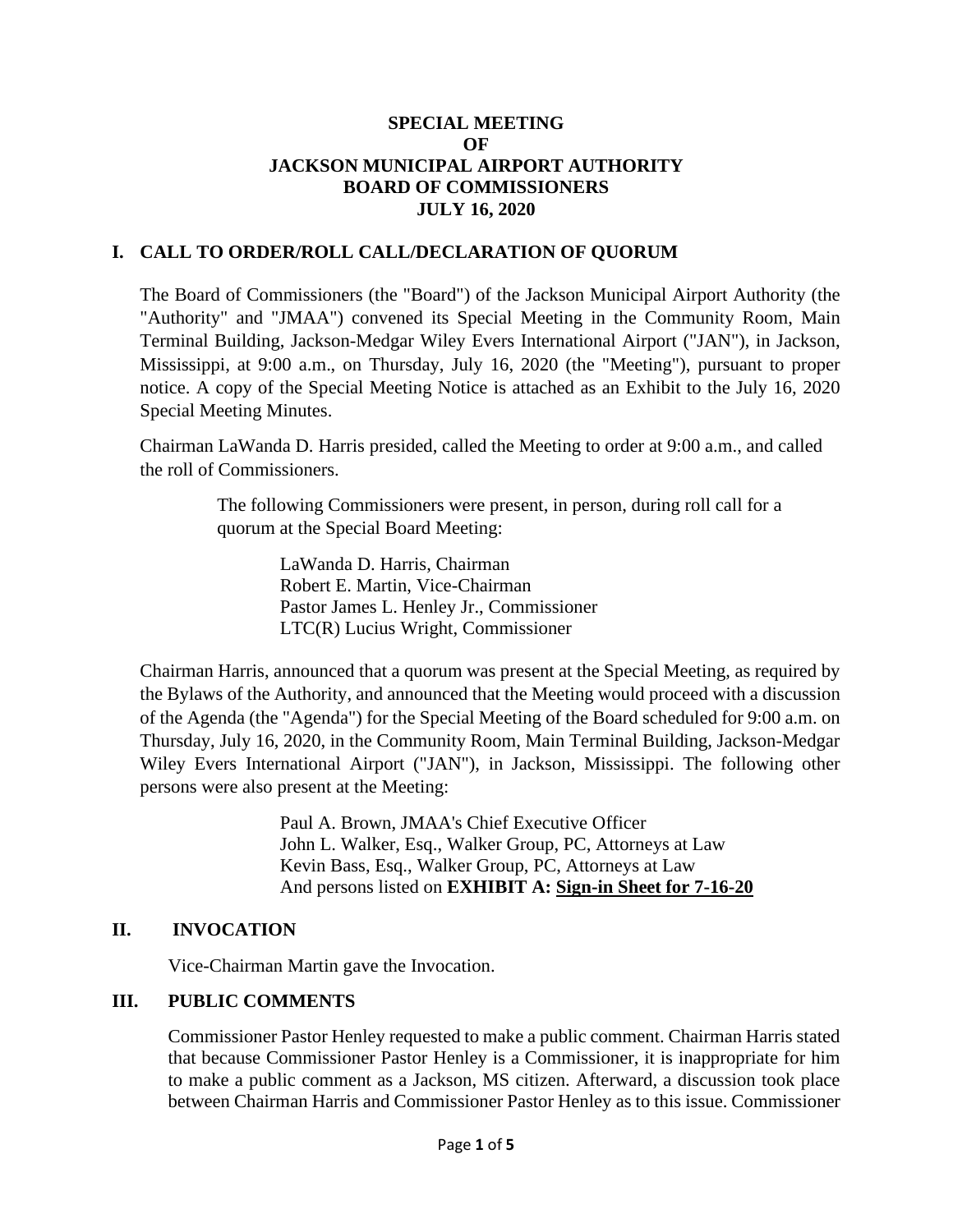Pastor Henley said despite being a Commissioner, he is also a Jackson, MS citizen. Therefore he has the right to make a public comment. After the discussion, Commissioner Henley was not allowed to make a public comment.

# **IV. ACCEPTANCE OF NOTICE**

A. Notice of the Special Meeting of the Board of Commissioners ("The Board") of the Jackson Municipal Airport Authority ("JMAA") July 16, 2020, at 9:00 a.m.

Commissioner Pastor Henley asked that Chairman Harris explain the difference between a called JMAA Meeting that does allow public comments and a Meeting that does not allow public comments?

In response, Chairman Harris stated that as a point of order, the question was not related to the motion regarding approval of the Special Meeting Notice.

Then Commissioner Pastor Henley asked if the July 16, 2020 Special Meeting is valid if public comments are not allowed. In response, Chairman Harris announced that the July 16, 2020 Special Meeting had been Called to Order, and there is a quorum; therefore, the Meeting is valid.

Next, the Board considered the below motion and resolved as follows,

# **RESOLUTION CY-2020-124**

## **APPROVAL OF THE NOTICE OF THE JULY 16, 2020 SPECIAL MEETING**

After discussion and review, and upon the motion made by Commissioner Martin, seconded by Commissioner LTC(R) Wright and approved by a majority vote 3-1-0, the following resolution was made and entered.

**RESOLVED**, that the Board hereby approves the Notice of the July 16, 2020 Special Meeting and directs affixing a copy of it to the Minutes of the July 16, 2020 Special Meeting.

Yeas: Harris, Martin, Wright Nays: Henley Abstentions: None

July 16, 2020

## **V. REHABILITATION OF TAXIWAY DELTA AT HAWKINS FIELD**

A. Rehabilitation of Taxiway Delta, HKS: Authorization to: (i) Reject the Bids Received; and (ii) Re-advertise for Construction Bids.

In response to Commissioner  $LTC(R)$  Wright's inquiry as to the reason one (1) bid was found to be non-responsive, Mr. Brown stated that the bidder did not have the necessary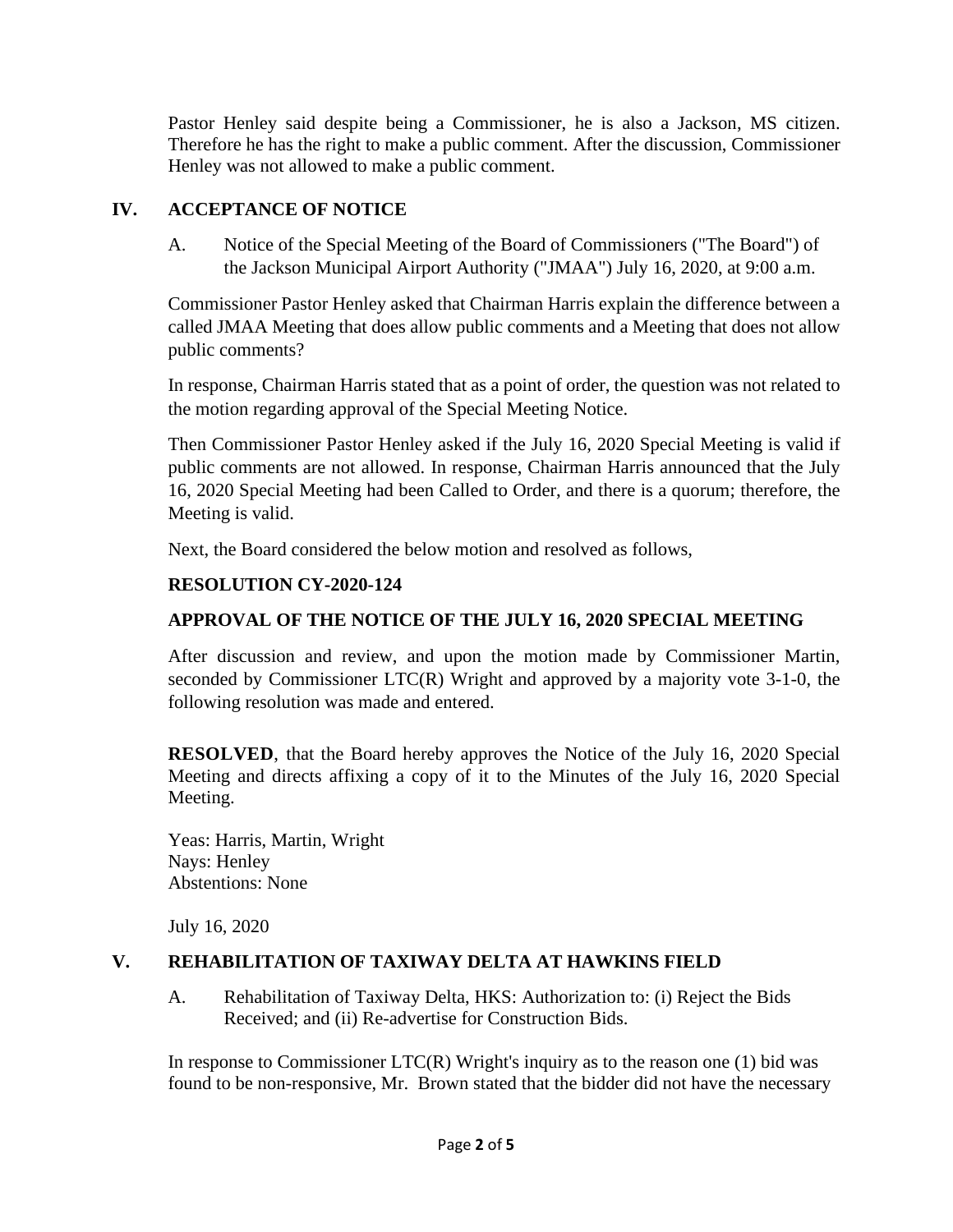experience to perform the project work. Further, the non-responsive bidder was relying on a sub-contractor to perform a substantial amount of the work.

## **RESOLUTION CY-2020-125**

## **RESOLUTION: (I) AUTHORIZING JACKSON MUNICIPAL AIRPORT AUTHORITY'S ("JMAA") STAFF TO REJECT THE THREE (3) BIDS RECEIVED; AND (II) RE-ADVERTISE THE REQUEST FOR CONSTRUCTION BIDS ("RFB")**

Upon motion by Vice-Chairman Martin, seconded by Commissioner LTC(R) Wright, the following **RESOLUTION** was made and approved by a majority vote 3-1-0.

**WHEREAS**, on June 18, 2020, the Jackson Municipal Airport Authority's ("JMAA") Staff received three (3) bids in connection with the Rehabilitation of Taxiway Delta at Hawkins Field Airport ("HKS"); and

**WHEREAS**, after reviewing the Bids, JMAA's Staff determined that all the bids exceeded the \$350,000.00 Budget and one (1) of the bids was non-responsive; and

**WHEREAS**, the Board has considered the request of Jackson Municipal Airport Authority's ("JMAA") Staff for authority to: (i) reject the three (3) construction bids received; and (ii) re-advertise for construction bids; and

**WHEREAS**, the Board finds that such requests, which are explained in the Memorandum dated July 16, 2020, found at pages 2-4 of the Special Meeting Packet, ought to be granted.

**IT IS, THEREFORE, RESOLVED** that, as to the Rehabilitation of Taxiway Delta at Hawkins Field Airport ("HKS") Project, JMAA's Staff is authorized to: (i) reject the three (3) construction bids received; and

**IT IS, THEREFORE, FURTHER RESOLVED** that regarding the three (3) construction bids received on June 18, 2020, all of the bids exceeded the \$350,000.00 Budget and one (1) bid was non-responsive; and

**IT IS, THEREFORE, FURTHER RESOLVED**, that JMAA's Staff is authorized to readvertise for construction bids in connection with the Rehabilitation of Taxiway Delta at Hawkins Field Airport.

**IT IS, THEREFORE, FURTHER RESOLVED** that such requests are fully explained in the Memorandum dated July 16, 2020, found on pages 2-4 of the Meeting Packet.

Yeas: Harris, Henley, Martin, Wright Nays: None Abstentions: None

July 16, 2020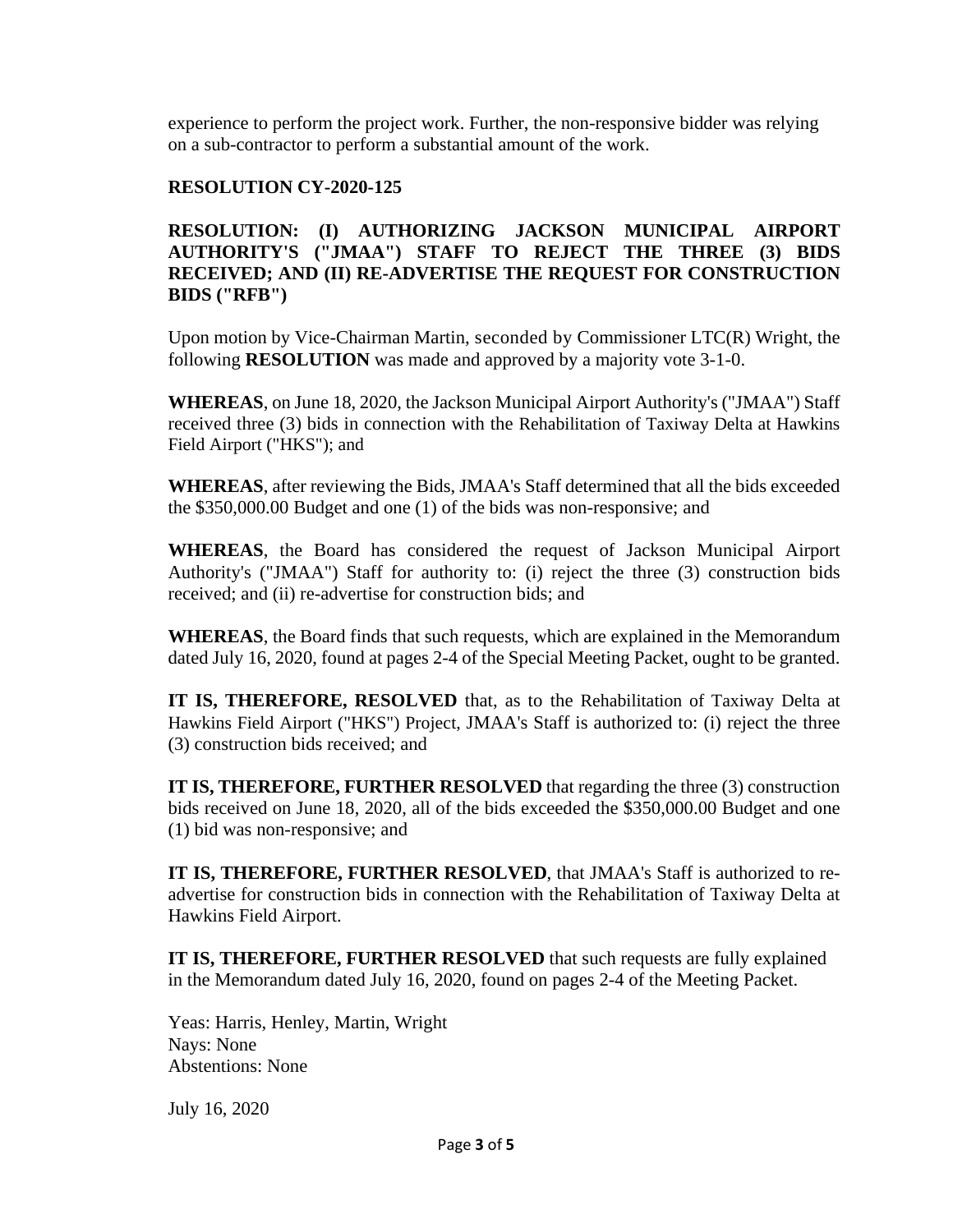# **VI. FISCAL YEAR 2021 BUDGET PRESENTATION**

A. FY 2021 Budget, JMAA: Authorization to: (i) approve the Fiscal Year 2021 Operating and Maintenance ("O&M") Budget; (ii) approve the Fiscal Year 2021 Capital Budget and; (iii) approve realigning costs within the major revenue/cost categories as needed and throughout the FY 2021 by transferring funds among various accounts

Mr. Brown informed the Commissioners that a draft of the Fiscal Year 2021 Budget is being presented for their consideration. Next, he stated that Unison Consulting Inc. ("Unison") assisted JMAA's Staff with preparing the budget, and Unison would be presenting the PowerPoint Presentation in regards to JMAA's budget via video conference. Afterward, Mr. Brown introduced Ms. Jarese Wilson, Unison Team Member, and asked her to address the Board.

Next, Ms. Wilson introduced Mr. Gregory Chappell, Unison CFO. Mr. Chappell introduced the other members of the Unison Team, who assisted JMAA with the preparation of the FY2021 Budget and would be assisting with the budget presentation to the Board. Afterward, Mr. Chappell introduced Don Arthur, Brian Drake, and Jarese Wilson as Unison Team Members, all of whom participated in the Special Meeting via video conference. Next, Mr. Chappell provided some background information, experience, and history of Unison.

Ms. Wilson provided information concerning the particulars of the budget in the JMAA Fiscal Year 2021 Proposed Annual Budget Presentation. The JMAA Fiscal Year 2021 Proposed Annual Budget Presentation is attached as an exhibit to the July 16, 2020 Special Meeting Minutes. The components of the Budget Presentation included the following: "Current Financial Metrics Summary" (page 2); "Pre-Covid19-FY2020 and During Covid19-FY 2021" (pages 3-4); "Statement of Income and Expenses: – FY19 Actuals / FY21 Budget" (page 5) "Operating Revenues – FY21 Budget" (page 6); "Operating Revenues FY20 Budget / FY21 Budget" (page 7); "Enplanements FY21 Budget" (page 8); "Air Terminal Rental Rate – FY20 Forecast / FY21 Budget" (page 9); "FY2019 Landing Fee Rate" (pages 11-13); "Unrestricted Cash – FY20 Budget/FY21 Budget" (page 14); "Operating Expenses FY20 Budget / FY21 Budget" (pages 17-18); "Operating Income Before Depreciation & Unfunded Pension" (page 19); and "Future Financial Metrics Summary" (page 20).

Commissioner LTC(R) Wright asked whether the failure of JMAA to use, during FY 2020, all of the funds available to JMAA via the CARES ACT could negatively impact JMAA's ability to receive future emergency funds. Mr. Brown stated that there would be no negative impact on receiving future emergency funding. Further, he noted the CARES ACT Grant allows JMAA to utilize the funds over a three (3) year period after 2021.

The Commissioners, along with Mr. Brown, then held some discussion concerning JMAA's staffing.